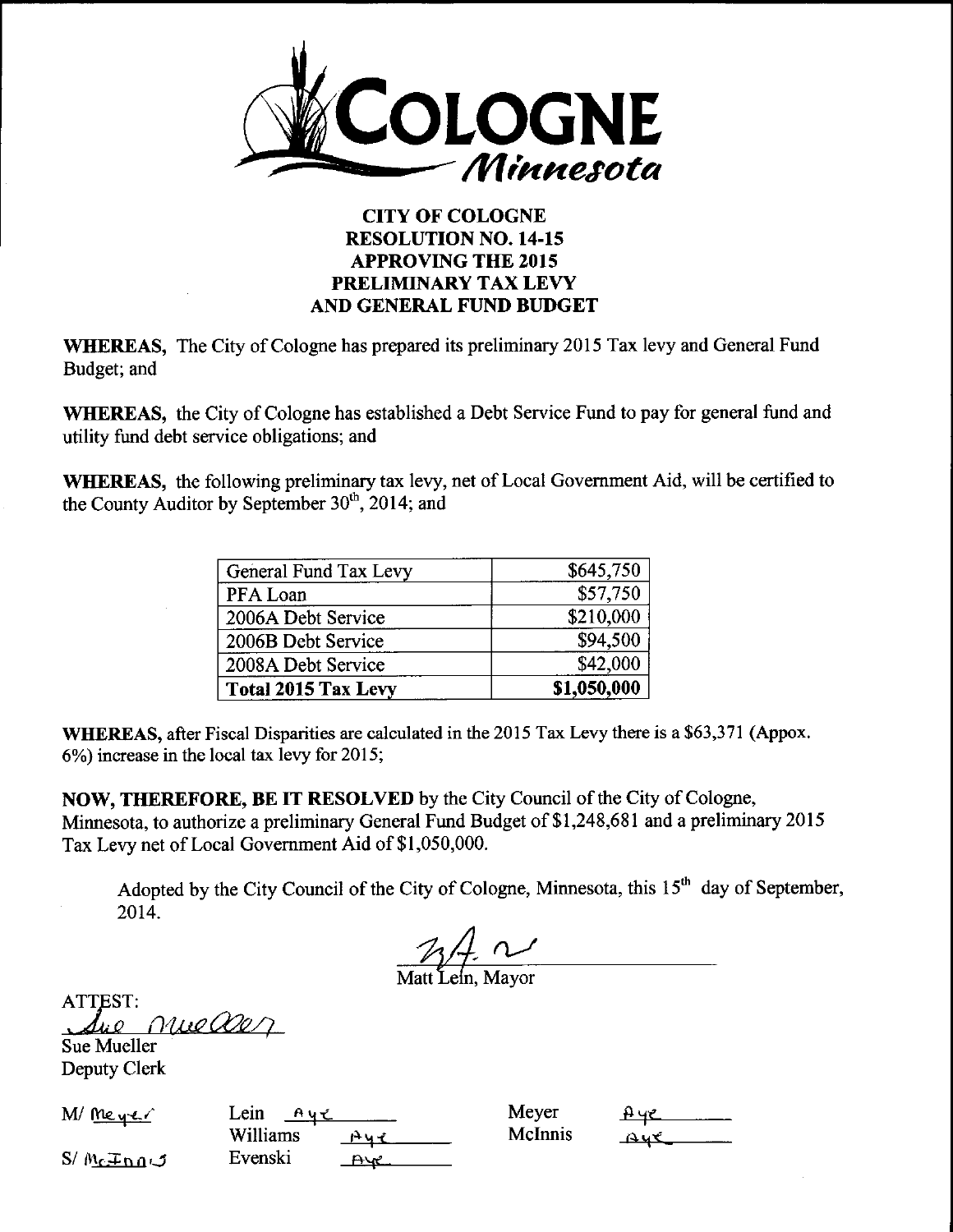## **Proposed Levy Certification<br>Payable 2015** monies r<br>F

| Date Entered In: GRM<br>Comparison<br>Levy Limit<br><b>City of Cologne<br/>Proposed Levy Certification</b><br>Payable 2015<br>$\begin{array}{ c c c c c c }\n\hline\n\text{CylW} & \text{CylW} & \text{CylW} & \text{CylW} & \text{CylW} & \text{CylW} & \text{CylW} & \text{CylW} & \text{CylW} & \text{CylW} & \text{CylW} & \text{CylW} & \text{CylW} & \text{CylW} & \text{CylW} & \text{CylW} & \text{CylW} & \text{CylW} & \text{CylW} & \text{CylW} & \text{CylW} & \text{CylW} & \text{CylW} & \text{CylW} & \text{C$<br>761.696   N   N   '<br>$61\%$ \$<br>121,195<br>Revenue<br>$262,223$ \<br>21%<br>9 2006 GO Improvement Bond \$ |  |  |  |
|------------------------------------------------------------------------------------------------------------------------------------------------------------------------------------------------------------------------------------------------------------------------------------------------------------------------------------------------------------------------------------------------------------------------------------------------------------------------------------------------------------------------------------------------------------------------------------------------------------------------------------------------|--|--|--|
| 22 2008 GO Bonds<br>49.947丨<br>- 7.947<br>62.434丨<br>104 Wastewater<br><b>N</b><br>106 2006 Bond Utility Revenue<br>$112,381$ Y Y<br>17 RS<br>1,050,000<br>TOTAL TOTAL \$ 1,248,681<br>MUST BE IN DOLLAR AMOUNTS ONLY! (NO CENTS)<br><b>Please verify that all lines add across and all columns add up to the number reported</b> By signing this form I am certifying that the monies levied will be <b>on the total line.</b><br><b>on the total line.</b>                                                                                                                                                                                   |  |  |  |
| 11 22 I C<br><i>I</i> MULa<br>$\frac{1}{\sqrt{1-\frac{1}{2}}}$<br>Authorized Signature<br>S:\Excel\Levy Certification\Levy Form Proposed Cologne City - email.xls\Levy Cert Form                                                                                                                                                                                                                                                                                                                                                                                                                                                               |  |  |  |

## D<mark>LLAR AMOUNTS O</mark>I O.

add By signing this form I am certi  $\overline{\phantom{a}}$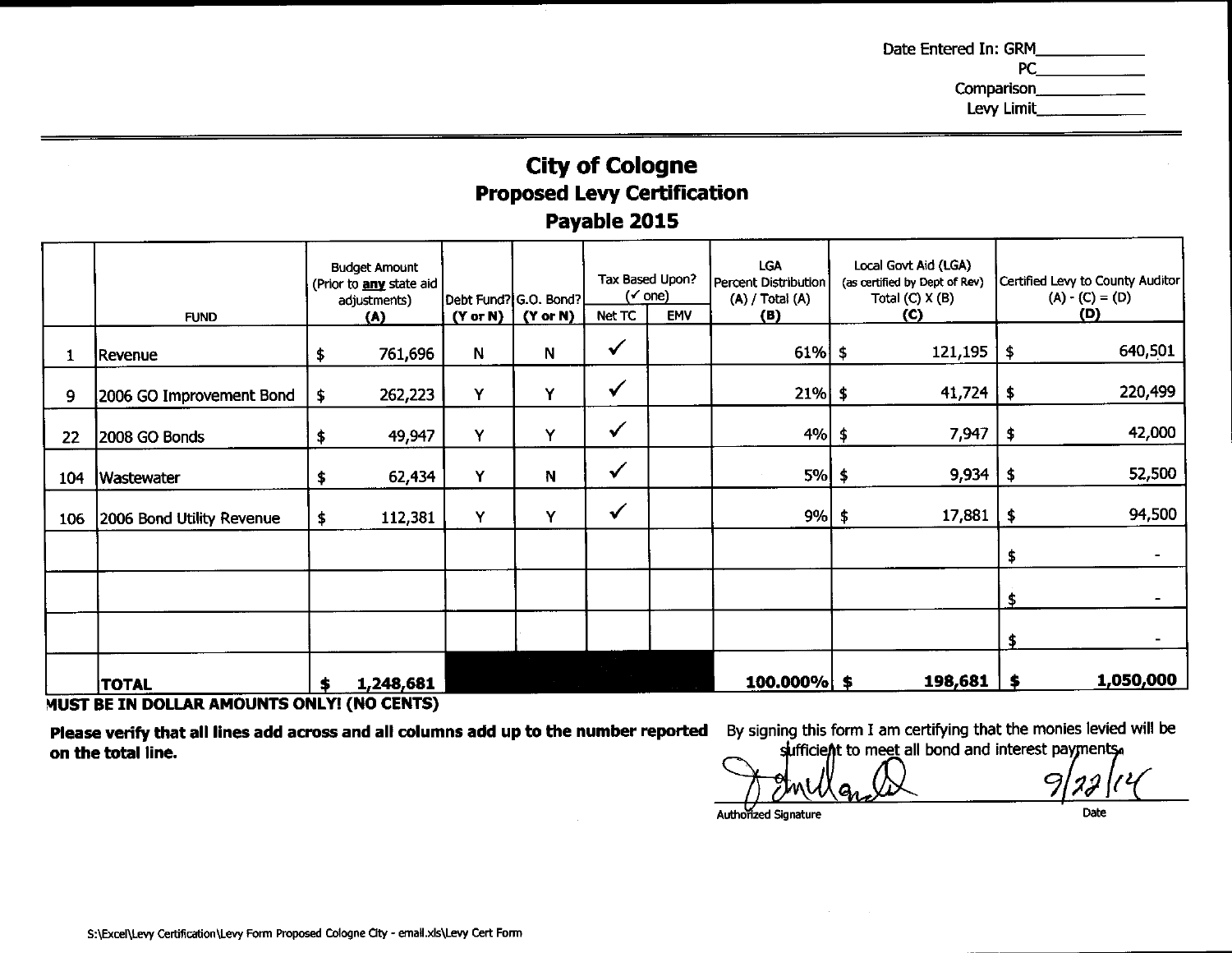

## **CITY OF COLOGNE RESOLUTION NO. 14-15 APPROVING THE 2015** PRELIMINARY TAX LEVY AND GENERAL FUND BUDGET

WHEREAS, The City of Cologne has prepared its preliminary 2015 Tax levy and General Fund Budget; and

WHEREAS, the City of Cologne has established a Debt Service Fund to pay for general fund and utility fund debt service obligations; and

WHEREAS, the following preliminary tax levy, net of Local Government Aid, will be certified to the County Auditor by September 30<sup>th</sup>, 2014; and

| General Fund Tax Levy      | \$645,750   |
|----------------------------|-------------|
| PFA Loan                   | \$57,750    |
| 2006A Debt Service         | \$210,000   |
| 2006B Debt Service         | \$94,500    |
| 2008A Debt Service         | \$42,000    |
| <b>Total 2015 Tax Levy</b> | \$1,050,000 |

WHEREAS, after Fiscal Disparities are calculated in the 2015 Tax Levy there is a \$63,371 (Appox. 6%) increase in the local tax levy for 2015;

NOW, THEREFORE, BE IT RESOLVED by the City Council of the City of Cologne, Minnesota, to authorize a preliminary General Fund Budget of \$1,248,681 and a preliminary 2015 Tax Levy net of Local Government Aid of \$1,050,000.

Adopted by the City Council of the City of Cologne, Minnesota, this 15<sup>th</sup> day of September, 2014.

 $\frac{1}{\sqrt{1-\frac{1}{1-\frac{1}{1-\frac{1}{1-\frac{1}{1-\frac{1}{1-\frac{1}{1-\frac{1}{1-\frac{1}{1-\frac{1}{1-\frac{1}{1-\frac{1}{1-\frac{1}{1-\frac{1}{1-\frac{1}{1-\frac{1}{1-\frac{1}{1-\frac{1}{1-\frac{1}{1-\frac{1}{1-\frac{1}{1-\frac{1}{1-\frac{1}{1-\frac{1}{1-\frac{1}{1-\frac{1}{1-\frac{1}{1-\frac{1}{1-\frac{1}{1-\frac{1}{1-\frac{1}{1-\frac{1}{1-\frac{1}{1-\frac{1}{1-\frac{1}{1-\frac{1}{1-\$ 

**ATTEST:** nuelles Sue Mueller

**Deputy Clerk** 

 $M/mq$ 

Lein  $Ayz$ **Williams**  $A + 1$ Evenski  $Ave$ 

Mever McInnis

Aye

 $S/M_{\rm C}F_{\rm DQ}$